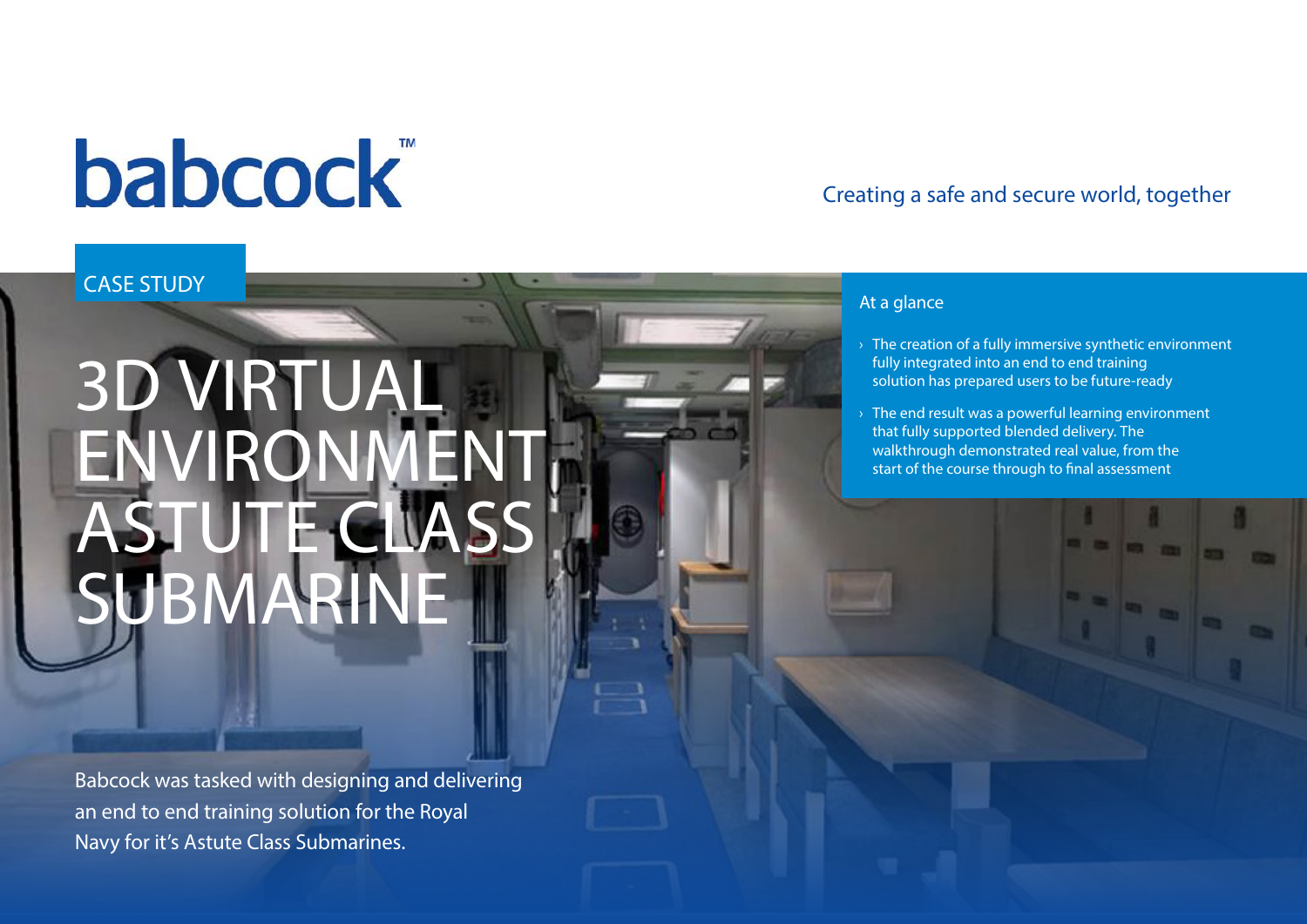# **babcock**

#### The shore based Submarine Qualifying Course (Dry) is the qualifying course that needs to equip trainees with the requisite skills and knowledge to be able to continue their submarine training at sea during the 'wet' phase in a safe, situation aware and competent manner.

The complex and safety critical nature of engineering and operational environments on a new platform can only be addressed by the provision of collective skills and experience. This requires a shift in the approach to training recognising the aspirations and the changing expectations of the individual learner.

#### The Solution

From the outset, working with the Royal Navy to fully understand the



training requirement was key. Babcock's experienced training design and media development teams began the creation and integration of an ambitious and highly effective 3D walkthrough of the entire Astute Class submarine. Importantly, the appropriateness of the media was shaped by the training requirements, not the other way around; this approach transformed training delivery across the full spectrum of learning styles.

Developed from Computer Aided Design (CAD) data from the submarine build programme, the learning environment quickly gave the trainees a detailed familiarisation of the submarine. The ability to move around the entire submarine and interact with the systems, both instructor led and user driven, ensured the walkthrough formed an engaging tool for learning that could reduce skill-fade.

Hot spots and key learning points are highlighted, with embedded media and interactive scenarios on how to operate specific equipment further enhancing the experience. Scenario modes recreated virtual emergency

situations ensuring trainees instinctively understood operating procedures. A 'Ghost Mode' allowed users to trace and locate complex systems and their components behind panels and through bulkheads which would be impossible in the physical world.

#### The Conclusion

The creation of a fully immersive synthetic environment fully integrated into an end to end training solution has prepared users to be future-ready. This was achieved by building in the right technology and media mix together with exploiting current pedagogies including adaptive teaching, incidental learning, context-based learning and assessment.

The end result was a powerful learning environment that fully supported blended delivery. The walkthrough demonstrated real value from the start of the course through to final assessment. Described as best in class by the Royal Navy and external auditors, the synthetic approach was, and remains cost effective with tangible operational benefits. The depth of understanding and increased

### Creating a safe and secure world, together



knowledge retention levels gained ashore now means the time taken for Astute Class Submarine Qualification at sea has been halved by Babcock.

Following the success of the Astute Class 3D walkthrough the attention switched to the development of a walkthrough for the Vanguard Class and Trafalgar Class submarines; encouraging further innovation and continuous improvement in the Astute Class 3D model.

Full gamification of the current VR environments is currently underway. This includes greater use of learning analytics, full stereoscopic support, adaptive layering, and mobile device deployment.